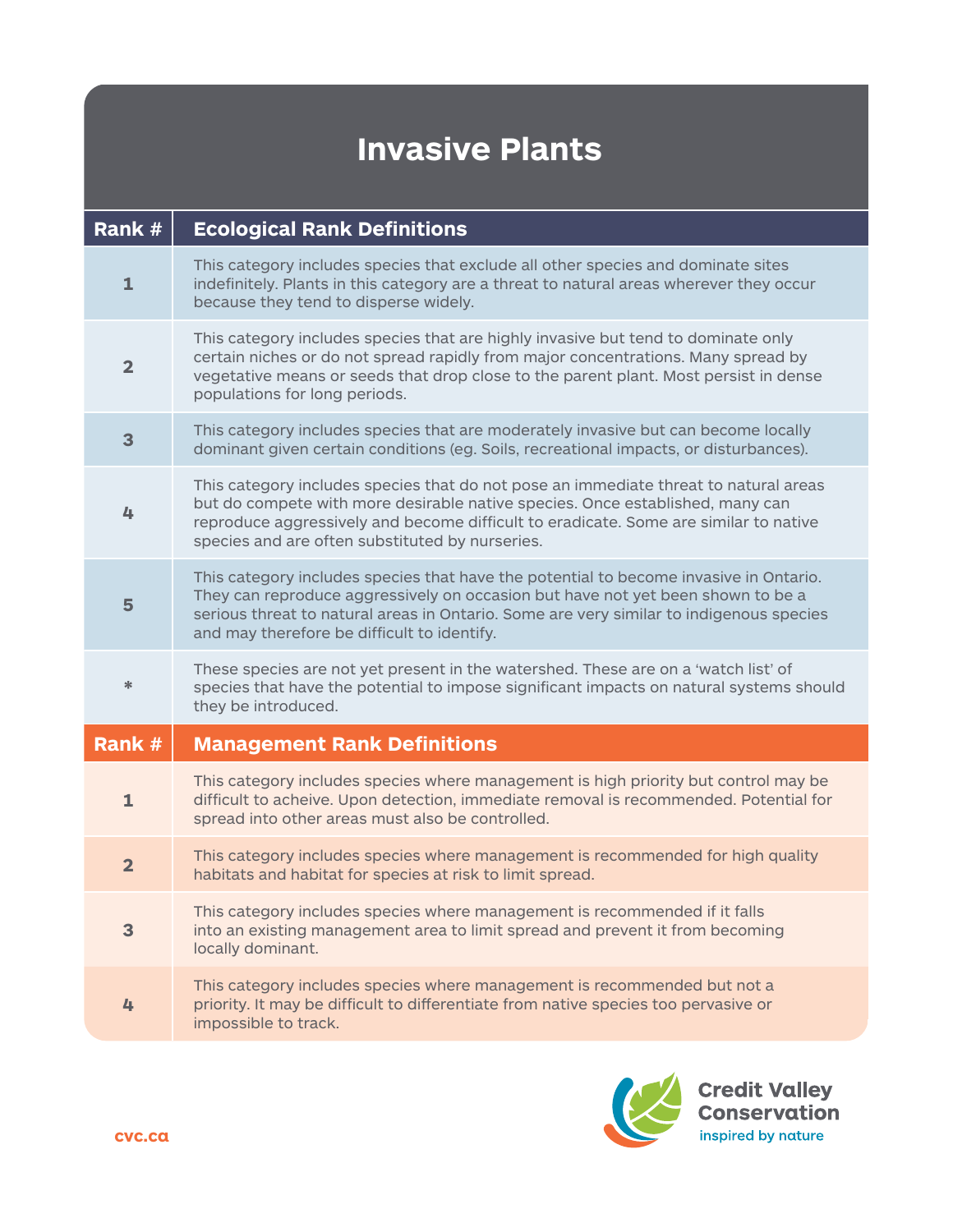| <b>Common Name</b>                          | <b>Latin Name</b>                      | <b>Ecological</b><br><b>Rank</b> | <b>Management</b><br><b>Rank</b> |
|---------------------------------------------|----------------------------------------|----------------------------------|----------------------------------|
| <b>Amur Silvergrass</b>                     | Miscanthus sacchariflorus              | $\mathbf{1}$                     | $\overline{2}$                   |
| <b>Black Swallowwort</b>                    | Vincetoxicum nigrum                    | $\mathbf{1}$                     | $\mathbf{1}$                     |
| <b>Chinese Silvergrass</b>                  | <b>Miscanthus sinensis</b>             | $\mathbf{1}$                     | $\overline{2}$                   |
| <b>Curly-leaved Pondweed</b>                | Potamogeton crispus                    | $\mathbf{1}$                     | $\overline{2}$                   |
| Dog-strangling Vine/European<br>Swallowwort | Vincetoxicum rossicum                  | $\mathbf{1}$                     | $\mathbf{1}$                     |
| <b>Dwarf Honeysuckle</b>                    | Lonicera xylosteum                     | $\mathbf{1}$                     | $\overline{2}$                   |
| Eurasian Water-milfoil                      | Myriophyllum spicatum                  | $\mathbf{1}$                     | $\overline{2}$                   |
| European Black Alder                        | Alnus glutinosa                        | $\mathbf{1}$                     | $\overline{2}$                   |
| European Buckthorn                          | Rhamnus cathartica                     | $\mathbf{1}$                     | $\overline{2}$                   |
| European Reed                               | Phragmites australis<br>ssp. australis | $\mathbf 1$                      | $\mathbf{1}$                     |
| <b>Garlic Mustard</b>                       | Alliaria petiolata                     | $\mathbf{1}$                     | $\overline{2}$                   |
| <b>Giant Hogweed</b>                        | Heracleum mantegazzianum               | $\mathbf{1}$                     | $\mathbf{1}$                     |
| <b>Glossy Buckthorn</b>                     | Frangula alnus                         | $\mathbf{1}$                     | $\overline{2}$                   |
| Goutweed                                    | Aegopodium podagraria                  | $\mathbf{1}$                     | $\overline{2}$                   |
| <b>Hybrid Cattail</b>                       | Typha x glauca                         | $\mathbf{1}$                     | 4                                |
| Japanese Knotweed                           | Reynoutria japonica                    | $\mathbf{1}$                     | $\mathbf{1}$                     |
| Maack's Honeysuckle                         | Lonicera maackii                       | $\mathbf{1}$                     | $\overline{2}$                   |
| Morrow's Honeysuckle                        | Lonicera morrowii                      | $\mathbf{1}$                     | $\overline{2}$                   |
| <b>Multiflora Rose</b>                      | Rosa multiflora                        | $\mathbf{1}$                     | $\overline{2}$                   |
| Narrow-leaved Cattail                       | Typha angustifolia                     | $\mathbf{1}$                     | 4                                |
| Norway Maple                                | Acer platanoides                       | 1                                | $\overline{2}$                   |
| <b>Oriental Bittersweet</b>                 | Celastrus orbiculatus                  | 1                                | $\mathbf{1}$                     |
| <b>Purple Loosestrife</b>                   | Lythrum salicaria                      | $\mathbf 1$                      | $\overline{2}$                   |
| Rough Mannagrass                            | Glyceria maxima                        | $\mathbf{1}$                     | $\overline{2}$                   |
| Showy Fly Honeysuckle                       | Lonicera x bella                       | $\mathbf{1}$                     | $\overline{2}$                   |
| <b>Tatarian Honeysuckle</b>                 | Lonicera tatarica                      | $\mathbf{1}$                     | $\overline{2}$                   |
| <b>Yellow Floatingheart</b>                 | Nymphoides peltata                     | $\mathbf{1}$                     | $\mathbf{1}$                     |
| <b>Amur Maple</b>                           | Acer tataricum ssp. ginnala            | $\overline{2}$                   | $\overline{2}$                   |
| <b>Autumn Olive</b>                         | Elaeagnus umbellata                    | $\overline{2}$                   | $\overline{2}$                   |
| <b>Black Locust</b>                         | Robinia pseudoacacia                   | $\overline{2}$                   | $\overline{2}$                   |
| <b>English Hawthorn</b>                     | Crataegus monogyna                     | $\overline{2}$                   | 4                                |
| English Ivy                                 | Hedera helix                           | $\overline{2}$                   | $\overline{2}$                   |
| <b>Erect Hedge-parsley</b>                  | Torilis japonica                       | $\overline{2}$                   | $\overline{2}$                   |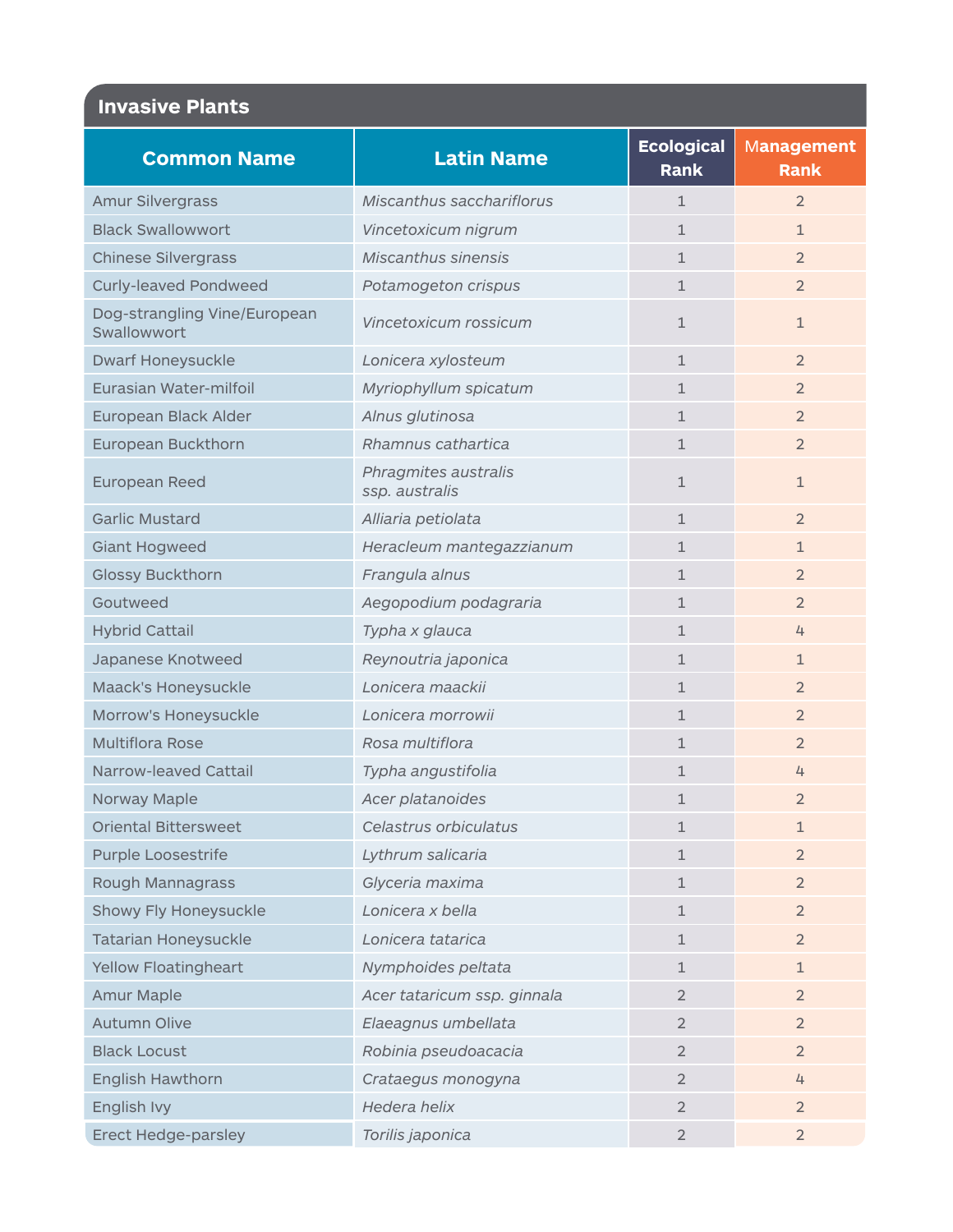| <b>Common Name</b>            | <b>Latin Name</b>         | <b>Ecological</b> | <b>Management</b> |
|-------------------------------|---------------------------|-------------------|-------------------|
|                               |                           | <b>Rank</b>       | <b>Rank</b>       |
| European Euonymus             | Euonymus europaeus        | $\overline{2}$    | $\overline{2}$    |
| European Lily-of-the-valley   | Convallaria majalis       | $\overline{2}$    | $\overline{2}$    |
| <b>European Privet</b>        | Ligustrum vulgare         | $\overline{2}$    | $\overline{2}$    |
| Fig-root Buttercup            | Ficaria verna             | $\overline{2}$    | $\overline{2}$    |
| Flowering-rush                | <b>Butomus umbellatus</b> | 2                 | $\overline{2}$    |
| Japanese Honeysuckle          | Lonicera japonica         | $\overline{2}$    | $\overline{2}$    |
| Periwinkle                    | Vinca minor               | $\overline{2}$    | $\overline{2}$    |
| Purple Crown-vetch            | Securigera varia          | $\overline{2}$    | $\overline{2}$    |
| Purple Jewelweed              | Impatiens glandulifera    | $\overline{2}$    | $\overline{2}$    |
| <b>Purple Willow</b>          | Salix purpurea            | $\overline{2}$    | $\overline{2}$    |
| <b>Scots Pine</b>             | Pinus sylvestris          | $\overline{2}$    | $\overline{2}$    |
| Sea Buckthorn                 | Hippophae rhamnoides      | $\overline{2}$    | $\mathbf{1}$      |
| Siberian Elm                  | Ulmus pumila              | $\overline{2}$    | $\overline{2}$    |
| Spreading Hedge-parsley       | Torilis arvensis          | $\overline{2}$    | $\overline{2}$    |
| <b>Sycamore Maple</b>         | Acer pseudoplatanus       | $\overline{2}$    | $\overline{2}$    |
| Tree-of-heaven                | Ailanthus altissima       | $\overline{2}$    | $\overline{2}$    |
| White Mulberry                | Morus alba                | $\overline{2}$    | $\overline{2}$    |
| White Poplar                  | Populus alba              | $\overline{2}$    | $\overline{2}$    |
| <b>Wild Chervil</b>           | Anthriscus sylvestris     | 2                 | $\overline{2}$    |
| <b>Winged Euonymus</b>        | Euonymus alatus           | $\overline{2}$    | $\overline{2}$    |
| <b>Yellow Iris</b>            | Iris pseudacorus          | $\overline{2}$    | $\overline{2}$    |
| <b>Alsike Clover</b>          | Trifolium hybridum        | 3                 |                   |
| <b>Amur Corktree</b>          | Phellodendron amurense    | 3                 | $\overline{2}$    |
| <b>Bitter Wintercress</b>     | Barbarea vulgaris         | 3                 |                   |
| <b>Bittersweet Nightshade</b> | Solanum dulcamara         | 3                 | 3                 |
| <b>Black Jetbead</b>          | Rhodotypos scandens       | 3                 | 4                 |
| <b>Black Knapweed</b>         | Centaurea nigra           | 3                 |                   |
| Bouncing-bet                  | Saponaria officinalis     | 3                 |                   |
| <b>Brown Knapweed</b>         | Centaurea jacea           | 3                 |                   |
| Chinese Wisteria              | Wisteria sinensis         | 3                 | $\overline{2}$    |
| <b>Climbing Euonymus</b>      | Euonymus fortunei         | 3                 | $\overline{2}$    |
| Coltsfoot                     | Tussilago farfara         | 3                 |                   |
| <b>Common Barberry</b>        | Berberis vulgaris         | 3                 | $\overline{2}$    |
| Common Kochia                 | Bassia scoparia           | 3                 |                   |
| Common Lilac                  | Syringa vulgaris          | 3                 | $\mathsf 3$       |
| <b>Common Tansy</b>           | Tanacetum vulgare         | 3                 |                   |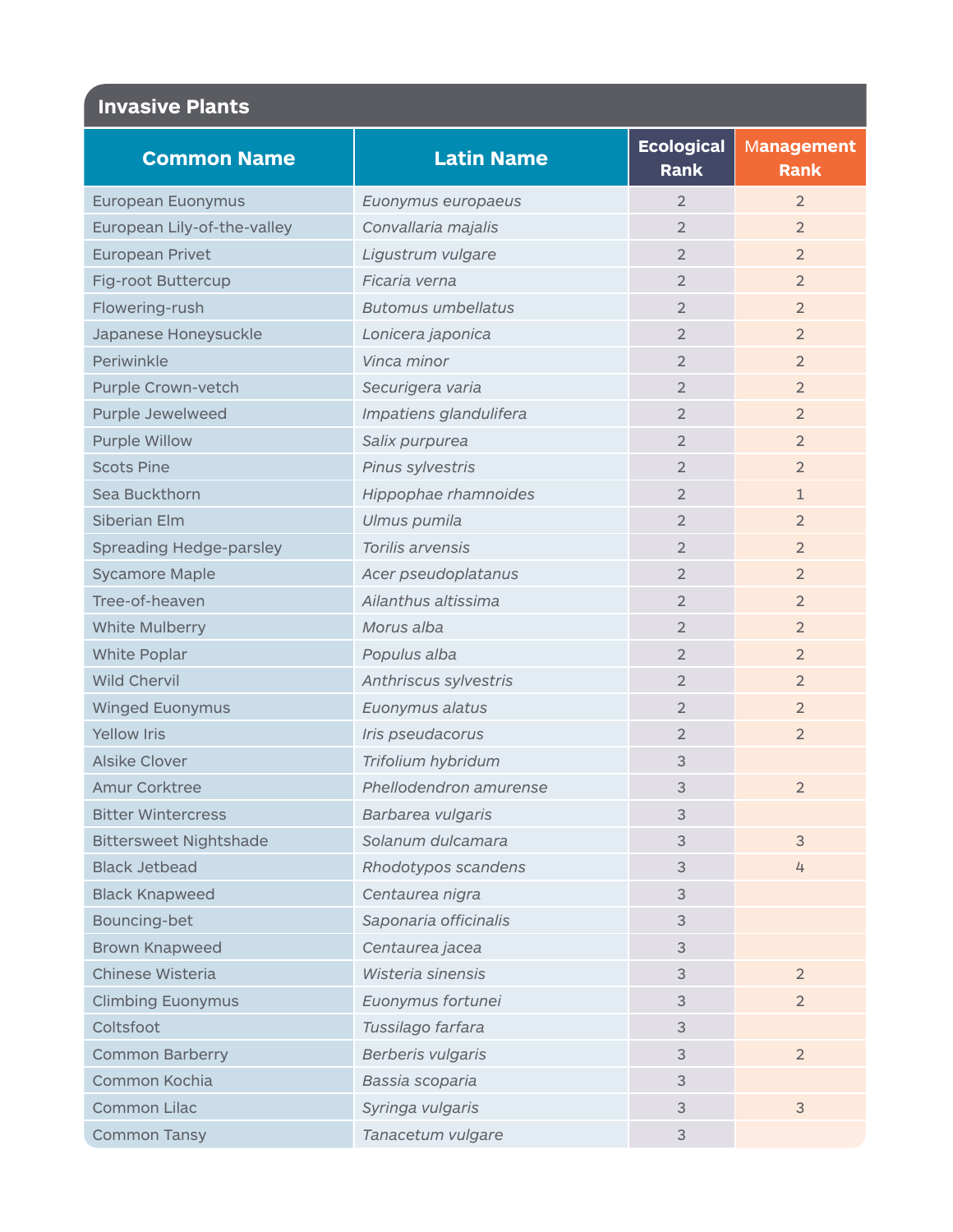|                                    |                              | <b>Ecological</b> | Management     |
|------------------------------------|------------------------------|-------------------|----------------|
| <b>Common Name</b>                 | <b>Latin Name</b>            | <b>Rank</b>       | <b>Rank</b>    |
| <b>Common Teasel</b>               | Dipsacus fullonum            | 3                 | 3              |
| <b>Crack Willow</b>                | Salix euxina                 | 3                 |                |
| Cranberry Viburnum                 | Viburnum opulus ssp. opulus  | 3                 |                |
| <b>Creeping Bellflower</b>         | Campanula rapunculoides      | 3                 |                |
| <b>Creeping Bentgrass</b>          | Agrostis stolonifera         | 3                 | 4              |
| <b>Creeping Bugleweed</b>          | Ajuga reptans                | 3                 |                |
| <b>Creeping Buttercup</b>          | Ranunculus repens            | 3                 |                |
| <b>Creeping Thistle</b>            | Cirsium arvense              | 3                 | 3              |
| <b>Creeping Thyme</b>              | Thymus praecox               | 3                 | $\mathsf 3$    |
| <b>Creeping Yellow Loosestrife</b> | Lysimachia nummularia        | 3                 |                |
| Dame's Rocket                      | Hesperis matronalis          | 3                 | $\mathsf 3$    |
| English Violet                     | Viola odorata                | 3                 |                |
| Eurasian Woodland Bluegrass        | Poa nemoralis                | 3                 | 4              |
| European Mountain-ash              | Sorbus aucuparia             | 3                 |                |
| <b>European Red Currant</b>        | Ribes rubrum                 | 3                 |                |
| <b>European Stinging Nettle</b>    | Urtica dioica ssp. Dioica    | 3                 |                |
| European Water-horehound           | Lycopus europaeus            | 3                 |                |
| False Spiraea                      | Sorbaria sorbifolia          | 3                 |                |
| <b>Field Bindweed</b>              | Convolvulus arvensis         | 3                 |                |
| <b>Five-leaved Aralia</b>          | Eleutherococcus sieboldianus | 3                 | $\overline{2}$ |
| Garden Bird's-foot Trefoil         | Lotus corniculatus           | 3                 | 3              |
| <b>Greater Celandine</b>           | Chelidonium majus            | 3                 | $\mathsf 3$    |
| Ground-ivy                         | Glechoma hederacea           | 3                 |                |
| Hoary Alyssum                      | Berteroa incana              | 3                 |                |
| <b>Hybrid Crack Willow</b>         | Salix x fragilis             | 3                 |                |
| Japanese Barberry                  | Berberis thunbergii          | 3                 | $\overline{2}$ |
| Japanese Hop                       | Humulus japonicus            | 3                 |                |
| Japanese Tree Lilac                | Syringa reticulata           | 3                 | 3              |
| Japanese-spurge                    | Pachysandra terminalis       | 3                 | $\overline{2}$ |
| <b>Kentucky Bluegrass</b>          | Poa pratensis ssp. pratensis | 3                 | 4              |
| Mahaleb Cherry                     | Prunus mahaleb               | 3                 |                |
| Meadow Knapweed                    | Centaurea x moncktonii       | 3                 |                |
| <b>Mossy Stonecrop</b>             | Sedum acre                   | 3                 | $\mathsf 3$    |
| <b>Narrow-leaved Bittercress</b>   | Cardamine impatiens          | 3                 |                |
| <b>Orange Daylily</b>              | Hemerocallis fulva           | 3                 | 3              |
| <b>Orchard Grass</b>               | Dactylis glomerata           | 3                 | 4              |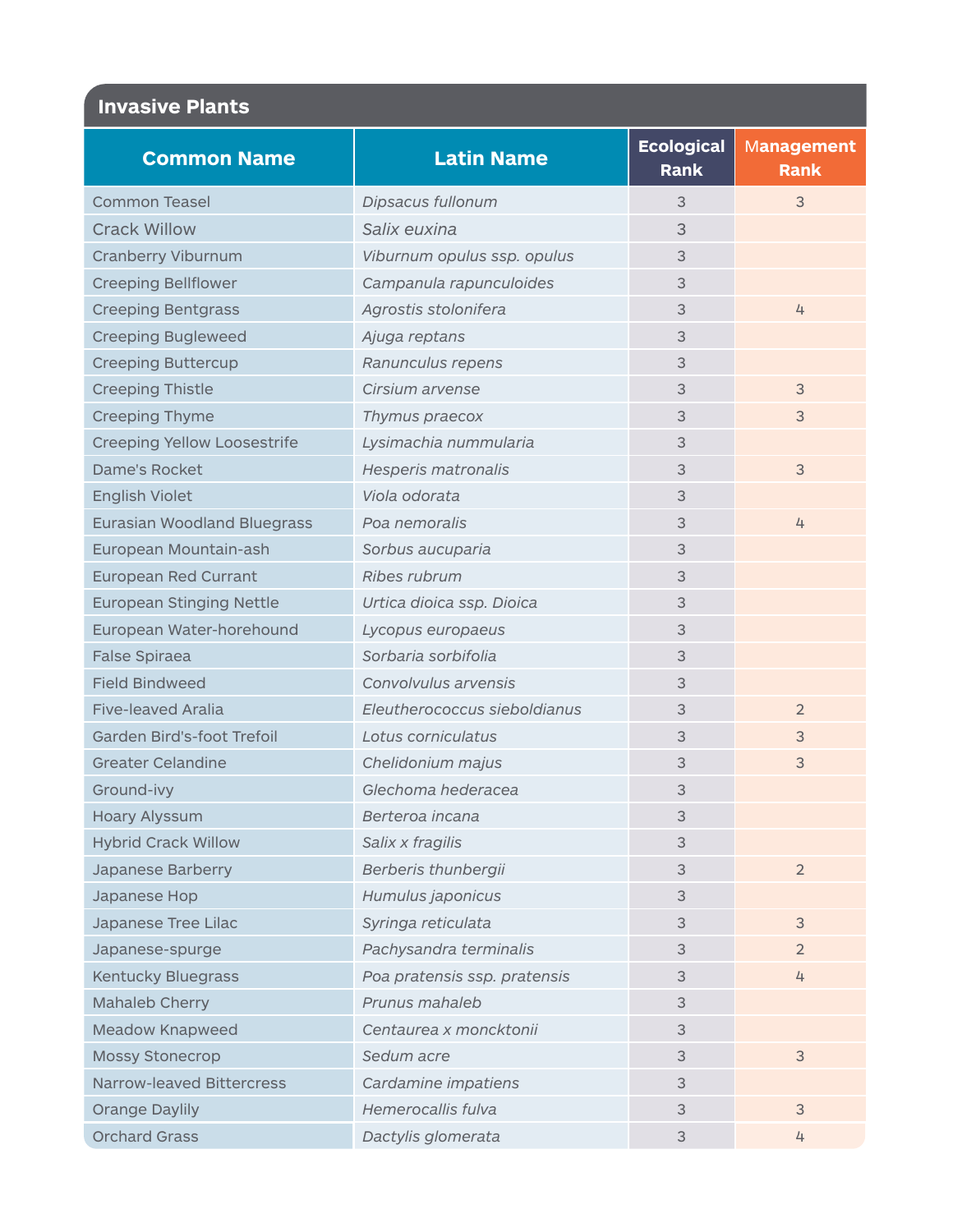| <b>Common Name</b>        | <b>Latin Name</b>      | <b>Ecological</b> | <b>Management</b> |
|---------------------------|------------------------|-------------------|-------------------|
|                           |                        | <b>Rank</b>       | <b>Rank</b>       |
| Peppermint                | Mentha x piperita      | 3                 |                   |
| <b>Perennial Ryegrass</b> | Lolium perenne         | 3                 | 4                 |
| <b>Purple Dead-nettle</b> | Lamium purpureum       | 3                 | 3                 |
| Quackgrass                | Elymus repens          | 3                 | 4                 |
| <b>Red Clover</b>         | Trifolium pratense     | 3                 |                   |
| <b>Russian Olive</b>      | Elaeagnus angustifolia | 3                 | $\overline{2}$    |
| Short-fringed Knapweed    | Centaurea nigrescens   | 3                 |                   |
| Siberian Squill           | Scilla siberica        | 3                 | 3                 |
| <b>Smooth Bedstraw</b>    | Galium mollugo         | 3                 |                   |
| Smooth Brome              | <b>Bromus inermis</b>  | 3                 | 4                 |
| Spiked Sedge              | Carex spicata          | 3                 |                   |
| Spotted Knapweed          | Centaurea stoebe       | 3                 |                   |
| <b>Tall Ryegrass</b>      | Lolium arundinaceum    | 3                 | 4                 |
| True Forget-me-not        | Myosotis scorpioides   | 3                 | 3                 |
| <b>Tufted Vetch</b>       | Vicia cracca           | 3                 |                   |
| Wayfaring Viburnum        | Viburnum lantana       | 3                 | 4                 |
| <b>Weeping Birch</b>      | Betula pendula         | 3                 |                   |
| <b>White Clover</b>       | Trifolium repens       | 3                 |                   |
| White Sweet-clover        | Melilotus albus        | 3                 | 3                 |
| White Willow              | Salix alba             | 3                 |                   |
| <b>Wild Carrot</b>        | Daucus carota          | 3                 | 4                 |
| <b>Wild Parsnip</b>       | Pastinaca sativa       | 3                 | $\overline{2}$    |
| <b>Winter Aconite</b>     | Eranthis hyemalis      | 3                 | $\overline{2}$    |
| <b>Wood Avens</b>         | Geum urbanum           | 3                 | 4                 |
| <b>Woodland Angelica</b>  | Angelica sylvestris    | 3                 |                   |
| <b>Yellow Archangel</b>   | Lamium galeobdolon     | 3                 | $\mathsf 3$       |
| Yellow Sweet-clover       | Melilotus officinalis  | 3                 |                   |
| Absinthe Wormwood         | Artemisia absinthium   | 4                 | 4                 |
| <b>Basil Thyme</b>        | Clinopodium acinos     | 4                 | 4                 |
| <b>Bull Thistle</b>       | Cirsium vulgare        | 4                 | 4                 |
| Canada Bluegrass          | Poa compressa          | 4                 | 4                 |
| Canada Poplar             | Populus x canadensis   | 4                 | 4                 |
| <b>Common Burdock</b>     | Arctium minus          | 4                 | 4                 |
| <b>Common Mullein</b>     | Verbascum thapsus      | 4                 | 4                 |
| Common Vetch              | Vicia sativa           | 4                 | 4                 |
| Common Wormwood           | Artemisia vulgaris     | 4                 | 4                 |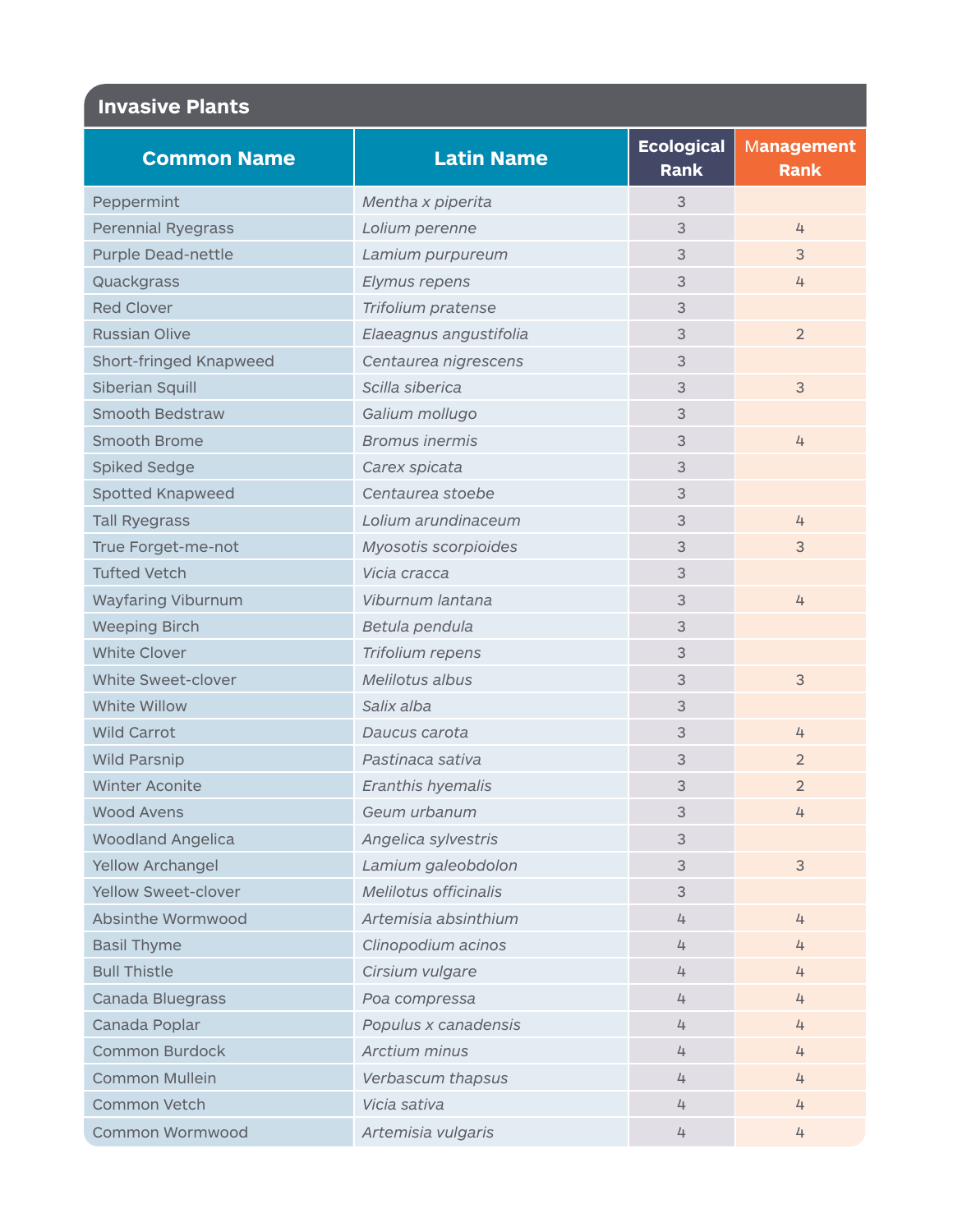| <b>Common Name</b>               | <b>Latin Name</b>                       | <b>Ecological</b><br><b>Rank</b> | Management<br><b>Rank</b> |
|----------------------------------|-----------------------------------------|----------------------------------|---------------------------|
| Downy Brome                      | <b>Bromus tectorum</b>                  | 4                                | 4                         |
| Elecampane                       | Inula helenium                          | 4                                | 4                         |
| European Ash                     | Fraxinus excelsior                      | 4                                | 4                         |
| Four-seed Vetch                  | Vicia tetrasperma                       | 4                                | 4                         |
| Green-stemmed Forsythia          | Forsythia viridissima                   | 4                                | 4                         |
| Little-leaved Linden             | Tilia cordata                           | 4                                | 4                         |
| Oxeye Daisy                      | Leucanthemum vulgare                    | 4                                | 4                         |
| Redtop                           | Agrostis gigantea                       | 4                                | 4                         |
| Smooth-leaved Snowberry          | Symphoricarpos albus<br>var. laevigatus | 4                                | 4                         |
| Velvetleaf                       | Abutilon theophrasti                    | 4                                | 4                         |
| Weeping Forsythia                | Forsythia suspensa                      | 4                                | 4                         |
| Wild Marjoram                    | Origanum vulgare                        | 4                                | 4                         |
| <b>Yellow Bedstraw</b>           | Galium verum                            | 4                                | 4                         |
| <b>Yellow Daylily</b>            | Hemerocallis lilioasphodelus            | 4                                | 4                         |
| <b>Black Medick</b>              | Medicago lupulina                       | 5                                |                           |
| Butter-and-eggs                  | Linaria vulgaris                        | 5                                |                           |
| Catnip                           | Nepeta cataria                          | 5                                |                           |
| <b>Common Hawkweed</b>           | Hieracium vulgatum                      | 5                                |                           |
| <b>Common Nipplewort</b>         | Lapsana communis                        | 5                                |                           |
| Common St. John's-wort           | Hypericum perforatum                    | 5                                |                           |
| Common Water-hyacinth            | Eichhornia crassipes                    | 5                                |                           |
| <b>Cypress Spurge</b>            | Euphorbia cyparissias                   | 5                                |                           |
| February Daphne                  | Daphne mezereum                         | 5                                |                           |
| Field Forget-me-not              | Myosotis arvensis                       | 5                                |                           |
| <b>Foxtail species</b>           | Setaria sp.                             | 5                                |                           |
| <b>Garden Yellow Loosestrife</b> | Lysimachia vulgaris                     | 5                                |                           |
| <b>Giant Foxtail</b>             | Setaria faberi                          | 5                                |                           |
| <b>Goat Willow</b>               | Salix caprea                            | 5                                |                           |
| <b>Great Burdock</b>             | Arctium lappa                           | 5                                | 4                         |
| <b>Green Foxtail</b>             | Setaria viridis                         | 5                                |                           |
| <b>Heath Sedge</b>               | Carex flacca                            | 5                                |                           |
| <b>Horse Chestnut</b>            | Aesculus hippocastanum                  | 5                                |                           |
| <b>Italian Foxtail</b>           | Setaria italica                         | 5                                |                           |
| Japanese Snowball                | Viburnum plicatum                       | 5                                |                           |
| Leafy Spurge                     | Euphorbia virgata                       | 5                                |                           |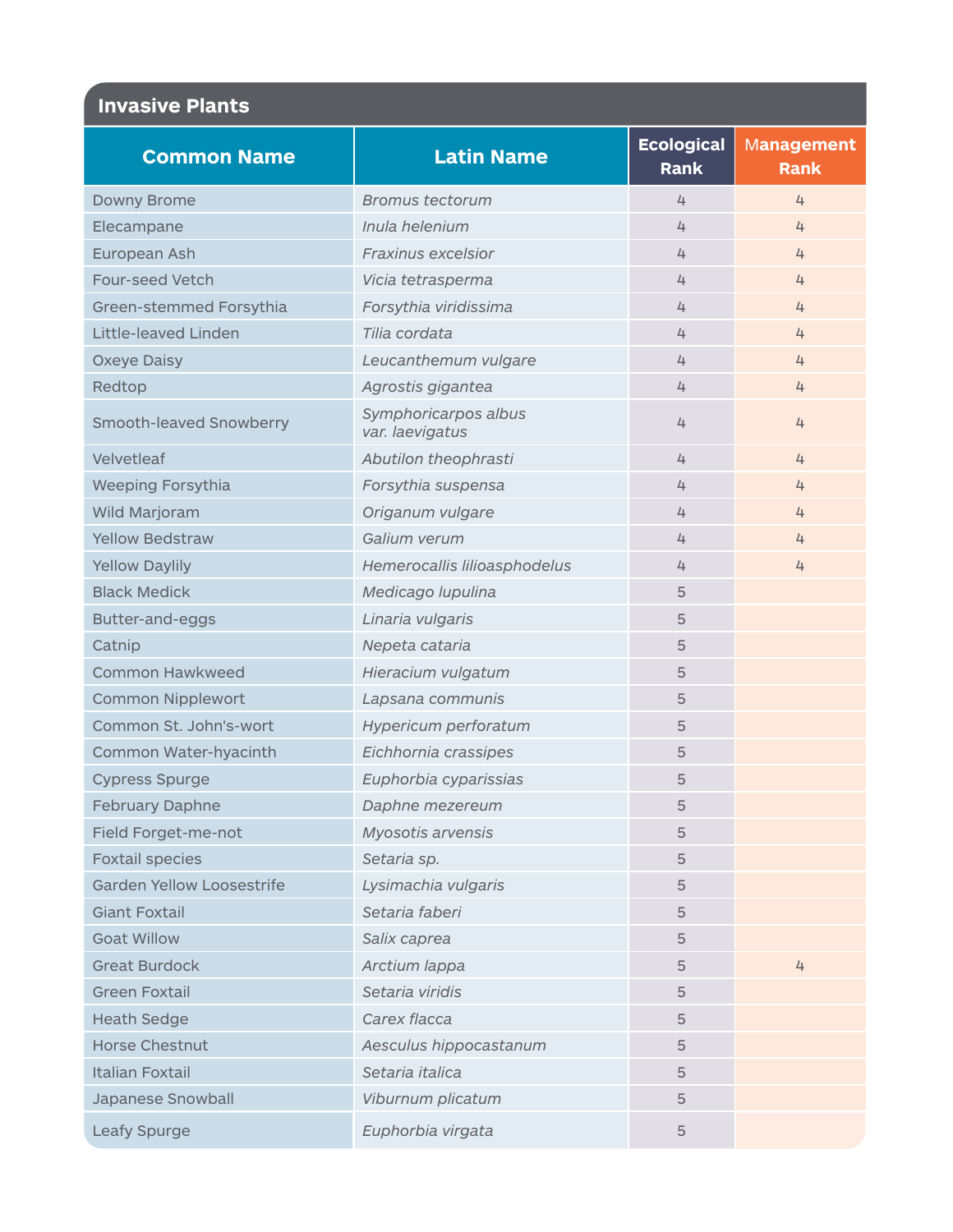| <b>Common Name</b>                                        | <b>Latin Name</b>           | <b>Ecological</b><br>Rank | <b>Management</b><br><b>Rank</b> |
|-----------------------------------------------------------|-----------------------------|---------------------------|----------------------------------|
| <b>Musk Mallow</b>                                        | Malva moschata              | 5                         |                                  |
| Nodding Thistle                                           | Carduus nutans ssp. nutans  | 5                         |                                  |
| Queen-of-the-meadow                                       | Filipendula ulmaria         | 5                         |                                  |
| Rabbit's-foot Clover                                      | Trifolium arvense           | 5                         |                                  |
| <b>Rusty Willow</b>                                       | Salix atrocinerea           | 5                         |                                  |
| <b>Scarlet Firethorn</b>                                  | Pyracantha coccinea         | 5                         |                                  |
| <b>Scotch Elm</b>                                         | Ulmus glabra                | 5                         |                                  |
| <b>Slender False Brome</b>                                | Brachypodium sylvaticum     | 5                         |                                  |
| <b>Sweet Cherry</b>                                       | Prunus avium                | 5                         |                                  |
| <b>Tatarian Dogwood</b>                                   | Cornus alba                 | 5                         |                                  |
| Upright Forget-me-not                                     | Myosotis stricta            | 5                         |                                  |
| White Willow                                              | Salix cinerea               | 5                         |                                  |
|                                                           |                             | 5                         |                                  |
| Woodland Forget-me-not                                    | Myosotis sylvatica          |                           |                                  |
| Yellow-and-blue Forget-me-not<br><b>Bohemian Knotweed</b> | Myosotis discolor           | 5<br>$1^*$                |                                  |
| Brazilian Water-milfoil                                   | Reynoutria x bohemica       | $1^*$                     | 1                                |
|                                                           | Myriophyllum aquaticum      |                           | $\mathbf{1}$                     |
| <b>Brazilian Waterweed</b>                                | Egeria densa                | $\texttt{1}^*$            | $\mathbf{1}$                     |
| Carolina Fanwort                                          | Cabomba caroliniana         | $1^*$                     | $\mathbf{1}$                     |
| <b>Empress Tree</b>                                       | Paulownia tomentosa         | $1^*$                     | $\mathbf{1}$                     |
| European Frogbit                                          | Hydrocharis morsus-ranae    | $1^*$                     | 1                                |
| <b>Giant Knotweed</b>                                     | Reynoutria sachalinensis    | $\texttt{1}^*$            | $\mathbf{1}$                     |
| Himalayan Knotweed                                        | Koenigia polystachya        | $1^*$                     | 1                                |
| Hydrilla                                                  | Hydrilla verticillata       | $1^*$                     | 1                                |
| Japanese Chaff Flower                                     | Achyranthes japonica        | $1^*$                     | 1                                |
| Japanese Stiltgrass                                       | Microstegium vimineum       | $1^*$                     | $\mathbf{1}$                     |
| Kobus Magnolia                                            | Magnolia kobus              | $1^*$                     | $\mathbf{1}$                     |
| Kudzu                                                     | Pueraria montana            | $1^*$                     | $\mathbf{1}$                     |
| Porcelain-berry                                           | Ampelopsis brevipedunculata | $1^*$                     | 1                                |
| <b>Starry Stonewort</b>                                   | Nitellopsis obtusa          | $\texttt{1}^*$            | 1                                |
| Swollen Bladderwort                                       | Utricularia inflata         | $\texttt{1}^*$            | $\mathbf{1}$                     |
| <b>Water Chestnut</b>                                     | Trapa natans                | $\texttt{1}^*$            | $\mathbf{1}$                     |
| <b>Water Lettuce</b>                                      | Pistia stratiotes           | $\mathtt{1}^*$            | $\mathbf{1}$                     |
| <b>Water Soldier</b>                                      | Stratiotes aloides          | $1^*$                     | $\mathbf{1}$                     |
| <b>Callery Pear</b>                                       | Pyrus calleryana            | $2^*$                     | $\mathbf{1}$                     |
| <b>Chinese Privet</b>                                     | Ligustrum sinense           | $2^*$                     | $\mathbf{1}$                     |
| Japanese Angelica-tree                                    | Aralia elata                | $2^*$                     | 1                                |